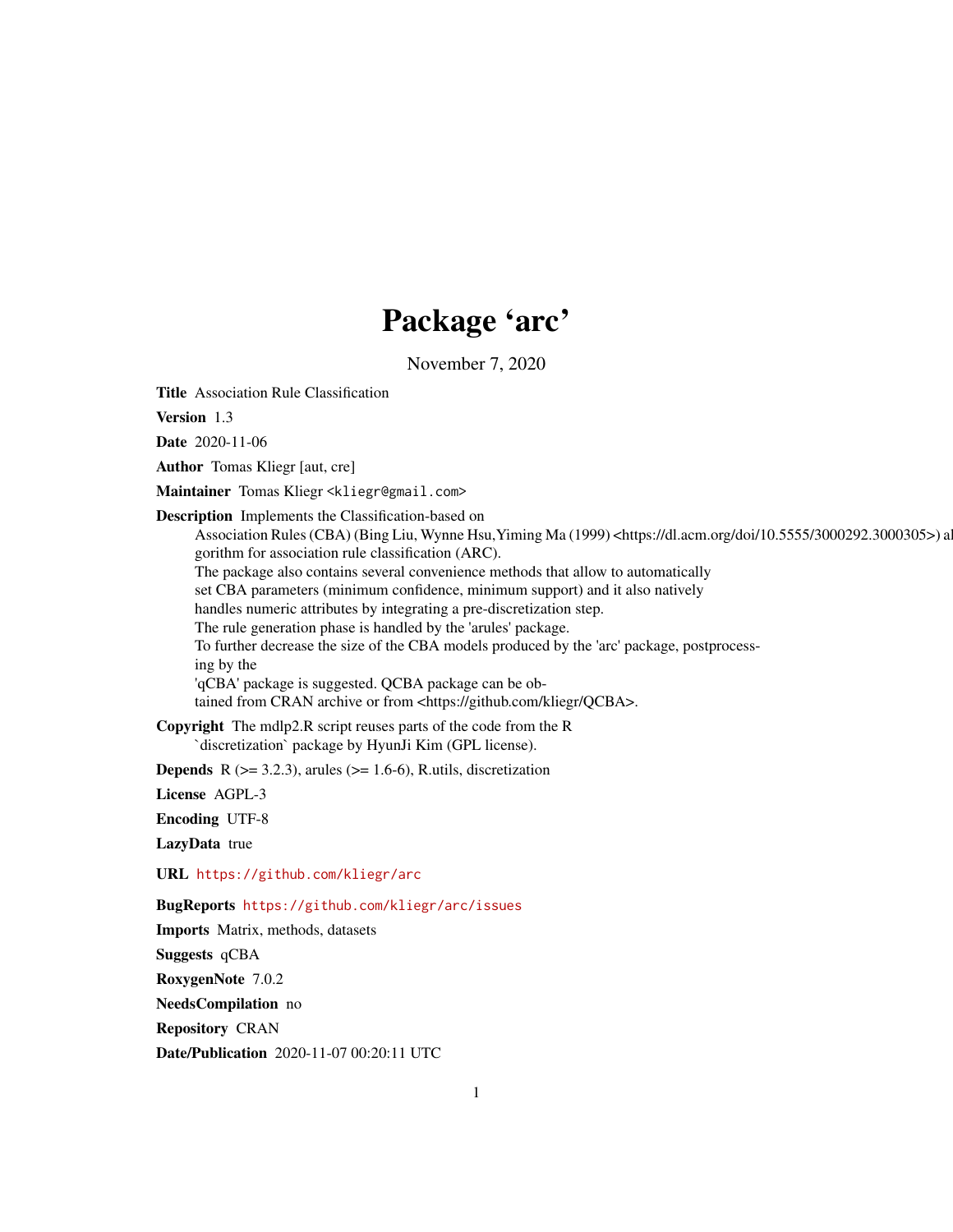# <span id="page-1-0"></span>R topics documented:

|                                                                                                            | 3     |
|------------------------------------------------------------------------------------------------------------|-------|
|                                                                                                            | 4     |
|                                                                                                            | 5     |
|                                                                                                            | 6     |
|                                                                                                            | 6     |
|                                                                                                            | 6     |
|                                                                                                            | 7     |
|                                                                                                            | 7     |
|                                                                                                            | -9    |
|                                                                                                            | -10   |
|                                                                                                            | -11   |
|                                                                                                            | - 11  |
|                                                                                                            |       |
|                                                                                                            | $-12$ |
| $predict.CBARuleModel \dots \dots \dots \dots \dots \dots \dots \dots \dots \dots \dots \dots \dots \dots$ | -14   |
|                                                                                                            | -15   |
|                                                                                                            | -17   |
|                                                                                                            |       |

#### **Index** 2008 **Index** 2008 **Index**

<span id="page-1-1"></span>applyCut *Apply Cut Points to Vector*

# Description

Applies cut points to vector.

# Usage

applyCut(col, cuts, infinite\_bounds, labels)

| col             | input vector with data.                                                                                                                                                                                                                                                                                     |  |
|-----------------|-------------------------------------------------------------------------------------------------------------------------------------------------------------------------------------------------------------------------------------------------------------------------------------------------------------|--|
| cuts            | vector with cutpoints. There are several special values defined: NULL indicates<br>that no discretization will be performed, but the value will be converted to factor<br>"All" indicates all values will be merged into one.                                                                               |  |
| infinite_bounds |                                                                                                                                                                                                                                                                                                             |  |
|                 | a logical indicating how the bounds on the extremes should look like. If set to<br>FALSE, the leftmost/rightmost intervals will be bounded by the minimum and<br>maximum in the respective column. If set to TRUE, the leftmost/rightmost inter-<br>vals will be bounded by negative and positive infinity. |  |
| labels          | a logical indicating whether the bins of the discretized data should be repre-<br>sented by integer codes or as interval notation using (a;b] when set to TRUE.                                                                                                                                             |  |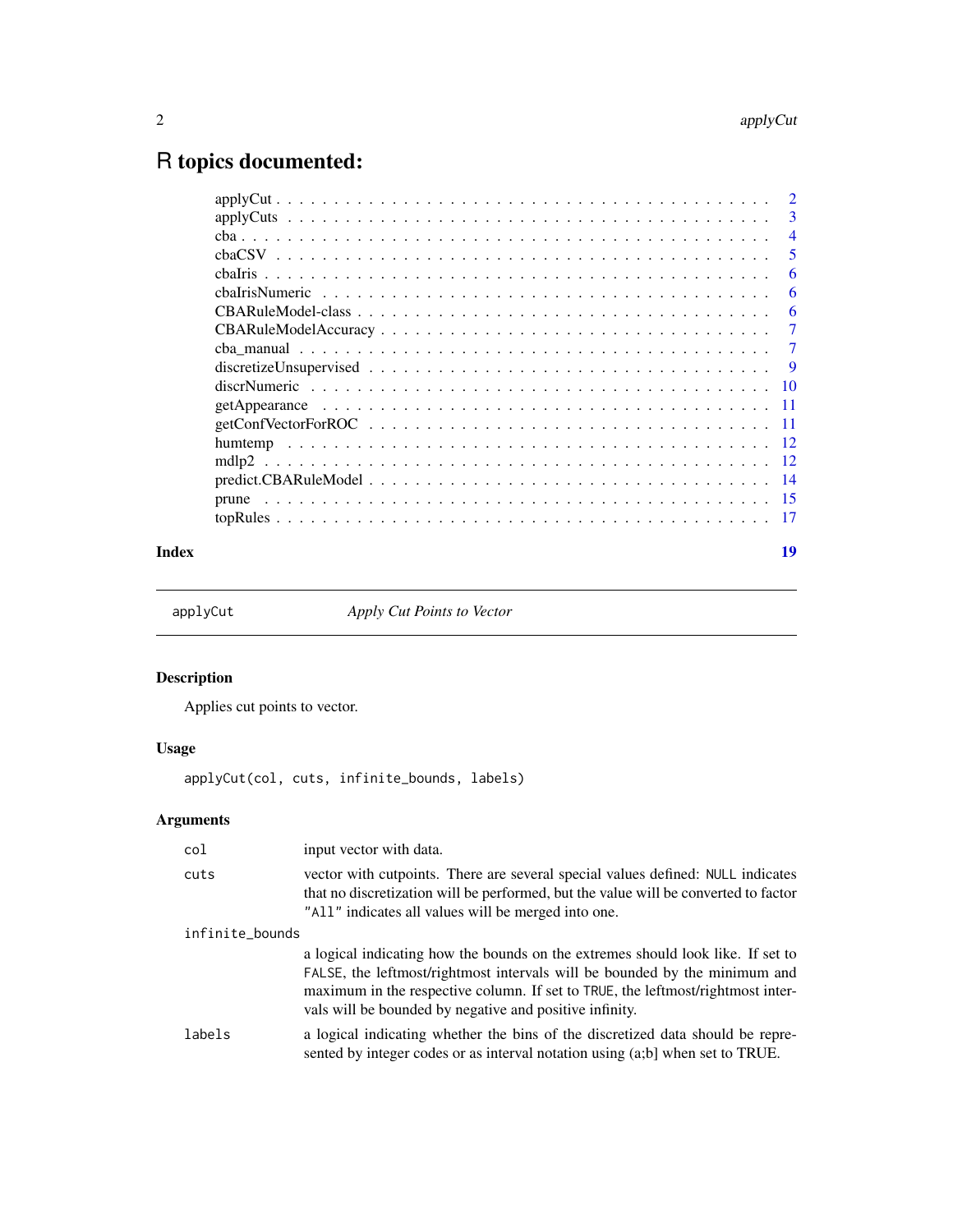#### <span id="page-2-0"></span>applyCuts 3

# Value

Vector with discretized data.

#### See Also

[applyCuts](#page-2-1)

# Examples

```
applyCut(datasets::iris[[1]], c(3,6), TRUE, TRUE)
```
<span id="page-2-1"></span>applyCuts *Apply Cut Points to Data Frame*

# Description

Applies cut points to input data frame.

# Usage

applyCuts(df, cutp, infinite\_bounds, labels)

# Arguments

| df              | input data frame.                                                                                                                                               |  |
|-----------------|-----------------------------------------------------------------------------------------------------------------------------------------------------------------|--|
| cutp            | a list of vectors with cutpoints (for more information see applyCut).                                                                                           |  |
| infinite_bounds |                                                                                                                                                                 |  |
|                 | a logical indicating how the bounds on the extremes should look like (for more<br>information see $applyCut$ )                                                  |  |
| labels          | a logical indicating whether the bins of the discretized data should be repre-<br>sented by integer codes or as interval notation using (a;b] when set to TRUE. |  |

#### Value

discretized data. If there was no discretization specified for some columns, these are returned as is.

#### See Also

applyCut

```
applyCuts(datasets::iris, list(c(5,6), c(2,3), "All", NULL, NULL), TRUE, TRUE)
```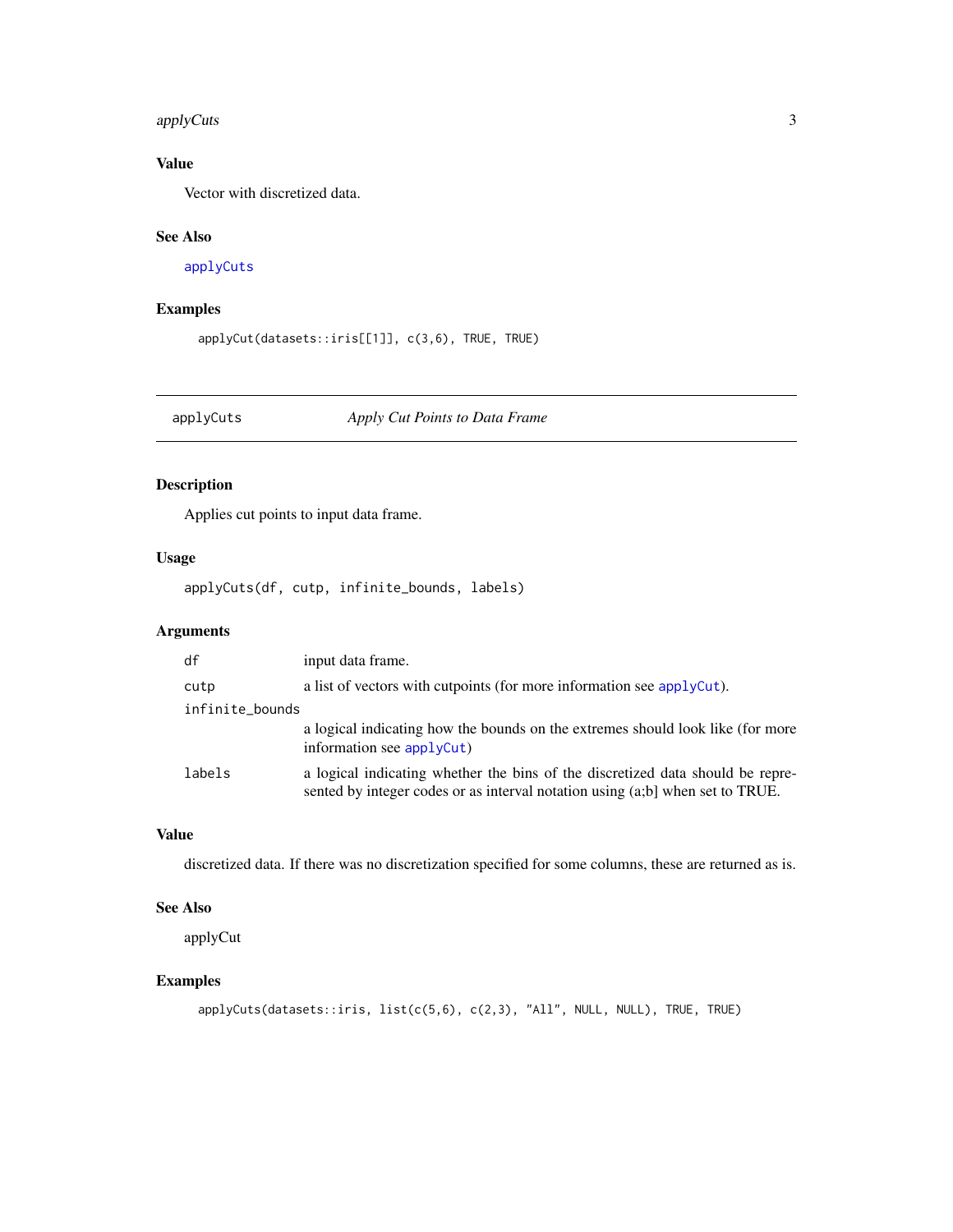Learns a CBA rule set from supplied dataframe.

#### Usage

```
cba(train, classAtt, rulelearning_options = NULL, pruning_options = NULL)
```
#### Arguments

train a data frame with data. classAtt the name of the class attribute. rulelearning\_options custom options for the rule learning algorithm overriding the default values. If not specified, the the [topRules](#page-16-1) function is called and defaults specified there are used target\_rule\_count (int) mining stops when the resulting rule set contains this number of rules; trim (boolean) if set to TRUE and more than target\_rule\_count is discovered, only first target\_rule\_count rules will be returned. minsupp (float) minimum support threshold minconf (float) minimum confidence threshold minlen (int) minimum length of rules, minlen=1 corresponds to rule with empty antecedent and one item in consequent. In general, rules with empty antecedent are not desirable for the subsequent pruning algorithm, therefore the value of this parameter should be set at least to value 2. maxlen (int) maximum length of rules, should be equal or higher than minlen. A higher value may decrease the number of iterations to obtain target\_rule\_count rules, but it also increases the risk of initial combinatorial explosion and subsequent memory crash of the apriori rule learner. maxtime (int) maximum number of seconds it should take 'apriori' to obtain rules. find\_conf\_supp\_thresholds (boolean) whether to use automatic threshold detection or not. pruning\_options

custom options for the pruning algorithm overriding the default values.

#### Value

Object of class [CBARuleModel.](#page-5-1)

<span id="page-3-0"></span>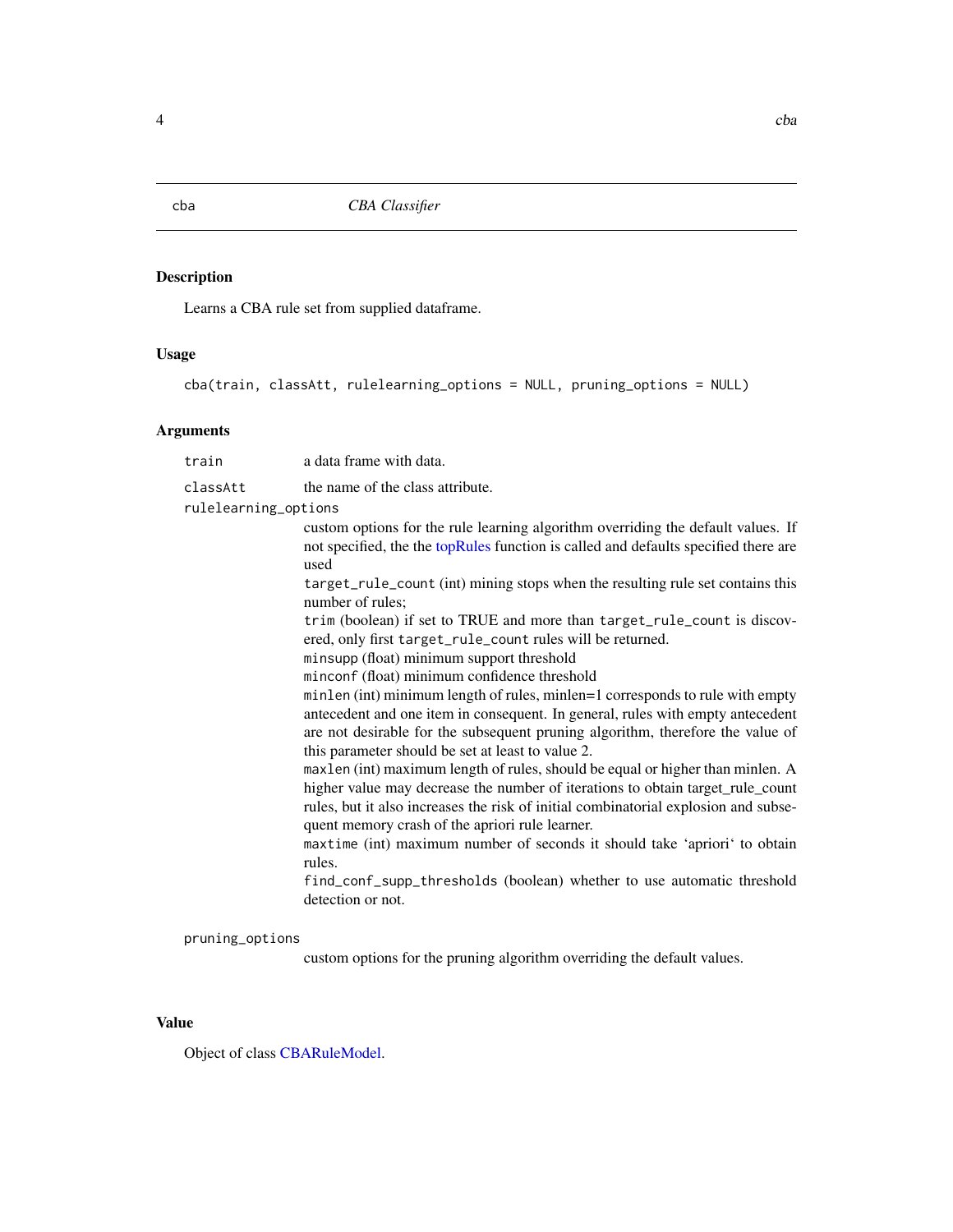#### <span id="page-4-0"></span>cbaCSV 5

# Examples

```
# Example using automatic threshold detection
cba(datasets::iris, "Species", rulelearning_options = list(target_rule_count = 50000))
# Example using manually set confidence and support thresholds
 rm <- cba(datasets::iris, "Species", rulelearning_options = list(minsupp=0.01,
 minconf=0.5, minlen=1, maxlen=5, maxtime=1000, target_rule_count=50000, trim=TRUE,
 find_conf_supp_thresholds=FALSE))
 inspect(rm@rules)
```
cbaCSV *Example CBA Workflow with CSV Input*

# Description

Learns a CBA rule set and saves the resulting rule set back to csv.

#### Usage

```
cbaCSV(
 path,
  outpath = NULL,
  classAtt = NULL,
  idcolumn = NULL,
  rulelearning_options = NULL,
  pruning_options = NULL
)
```
#### Arguments

| path            | path to csv file with data.                                                   |  |
|-----------------|-------------------------------------------------------------------------------|--|
| outpath         | path to write the rule set to.                                                |  |
| classAtt        | the name of the class attribute.                                              |  |
| idcolumn        | the name of the id column in the dataf ile.<br>rulelearning_options           |  |
|                 | custom options for the rule learning algorithm overriding the default values. |  |
| pruning_options |                                                                               |  |
|                 |                                                                               |  |

custom options for the pruning algorithm overriding the default values.

# Value

Object of class [CBARuleModel](#page-5-1)

```
# cbaCSV("path-to-.csv")
```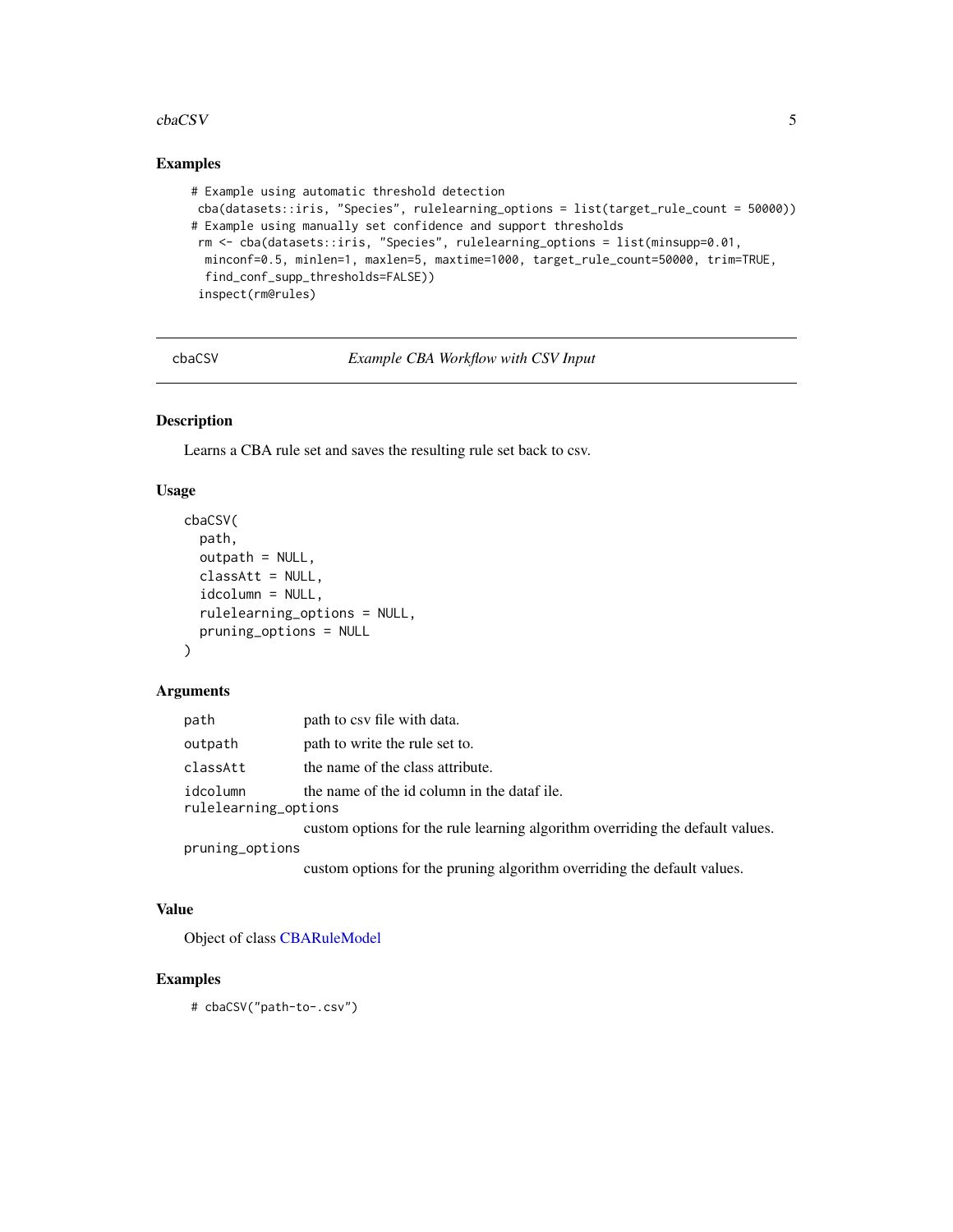<span id="page-5-2"></span><span id="page-5-0"></span>

Test workflow on iris dataset: learns a cba classifier on one "train set" fold , and applies it to the second "test set" fold.

#### Usage

cbaIris()

#### Value

Accuracy.

cbaIrisNumeric *Test CBA Workflow on Iris Dataset with numeric target*

#### Description

Test workflow on iris dataset: learns a cba classifier on one "train set" fold, and applies it to the second "test set" fold.

# Usage

cbaIrisNumeric()

#### Value

Accuracy.

CBARuleModel-class *CBARuleModel*

# <span id="page-5-1"></span>Description

This class represents a rule-based classifier.

#### Slots

rules an object of class rules from arules package

cutp list of cutpoints

classAtt name of the target class attribute

attTypes attribute types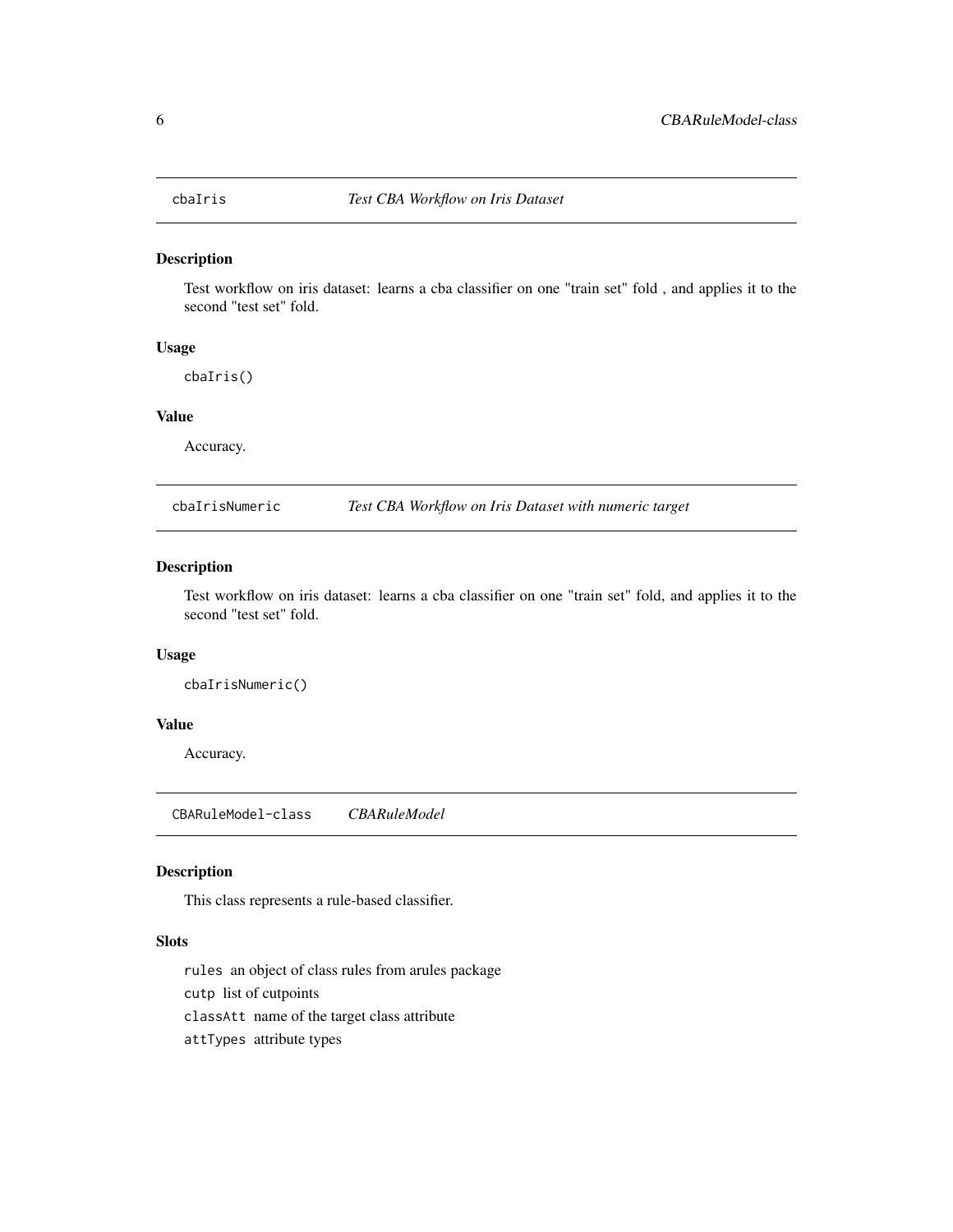<span id="page-6-0"></span>Compares predictions with groundtruth and outputs accuracy.

#### Usage

CBARuleModelAccuracy(prediction, groundtruth)

# Arguments

| prediction  | a vector with predictions |
|-------------|---------------------------|
| groundtruth | a vector with groundtruth |

# Value

Accuracy

cba\_manual *CBA Classifier from provided rules*

# Description

Learns a CBA rule set from supplied rules

# Usage

```
cba_manual(
  train_raw,
  rules,
  txns,
  rhs,
  classAtt,
  cutp,
  pruning_options = list(input_list_sorted_by_length = FALSE)
\mathcal{E}
```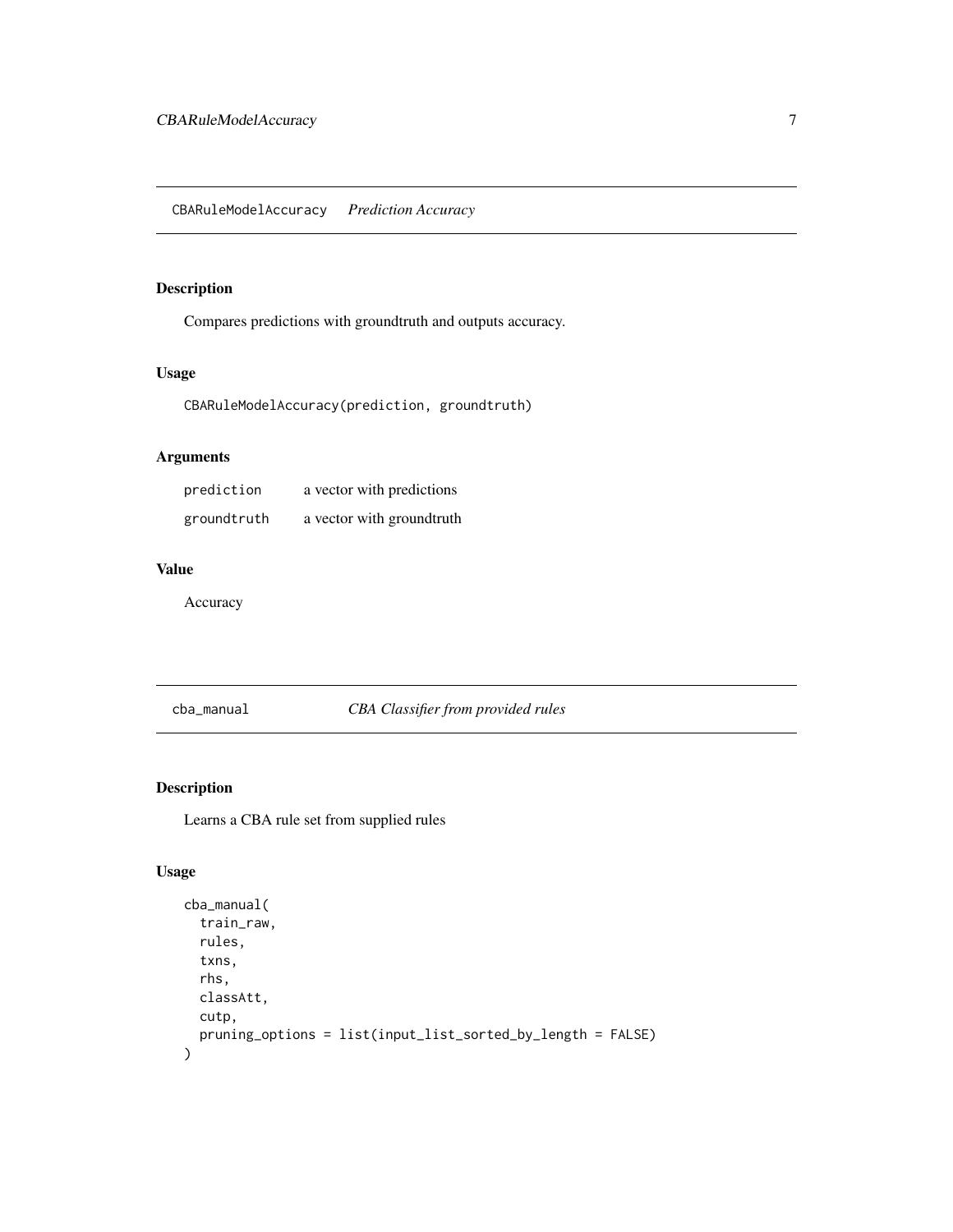#### <span id="page-7-0"></span>**Arguments**

| train_raw       | a data frame with raw data (numeric attributes are not discretized).                                                                                                                                  |
|-----------------|-------------------------------------------------------------------------------------------------------------------------------------------------------------------------------------------------------|
| rules           | Rules class instance output by the apriori package                                                                                                                                                    |
| txns            | Transactions class instance passed to the arules method invocation. Transac-<br>tions are created over discretized data frame - numeric values are replaced with<br>intervals such as $"({13;45}]"$ . |
| rhs             | character vectors giving the labels of the items which can appear in the RHS<br>(\$rhs element of the APappearance class instance passed to the arules call)                                          |
| classAtt        | the name of the class attribute.                                                                                                                                                                      |
| cutp            | list of cutpoints used to discretize data (required for application of the model on<br>continuous data)                                                                                               |
| pruning_options |                                                                                                                                                                                                       |
|                 | custom options for the pruning algorithm overriding the default values.                                                                                                                               |

#### Value

Object of class [CBARuleModel.](#page-5-1)

```
data(humtemp)
data_raw<-humtemp
data_discr <- humtemp
#custom discretization
data_discr[,1]<-cut(humtemp[,1],breaks=seq(from=15,to=45,by=5))
data_discr[,2]<-cut(humtemp[,2],breaks=c(0,40,60,80,100))
#change interval syntax from (15,20] to (15;20], which is required by MARC
data_discr[,1]<-as.factor(unlist(lapply(data_discr[,1], function(x) {gsub(",", ";", x)})))
data_discr[,2]<-as.factor(unlist(lapply(data_discr[,2], function(x) {gsub(",", ";", x)})))
data_discr[,3] <- as.factor(humtemp[,3])
#mine rules
classAtt="Class"
appearance <- getAppearance(data_discr, classAtt)
txns_discr <- as(data_discr, "transactions")
rules <- apriori(txns_discr, parameter =
list(confidence = 0.5, support= 3/nrow(data_discr), minlen=1, maxlen=5), appearance=appearance)
inspect(rules)
```

```
rmCBA <- cba_manual(data_raw, rules, txns_discr, appearance$rhs,
classAtt, cutp= list(), pruning_options=NULL)
inspect (rmCBA@rules)
# prediction <- predict(rmCBA,data_discr,discretize=FALSE)
# acc <- CBARuleModelAccuracy(prediction, data_discr[[classAtt]])
# print(paste("Accuracy:",acc))
```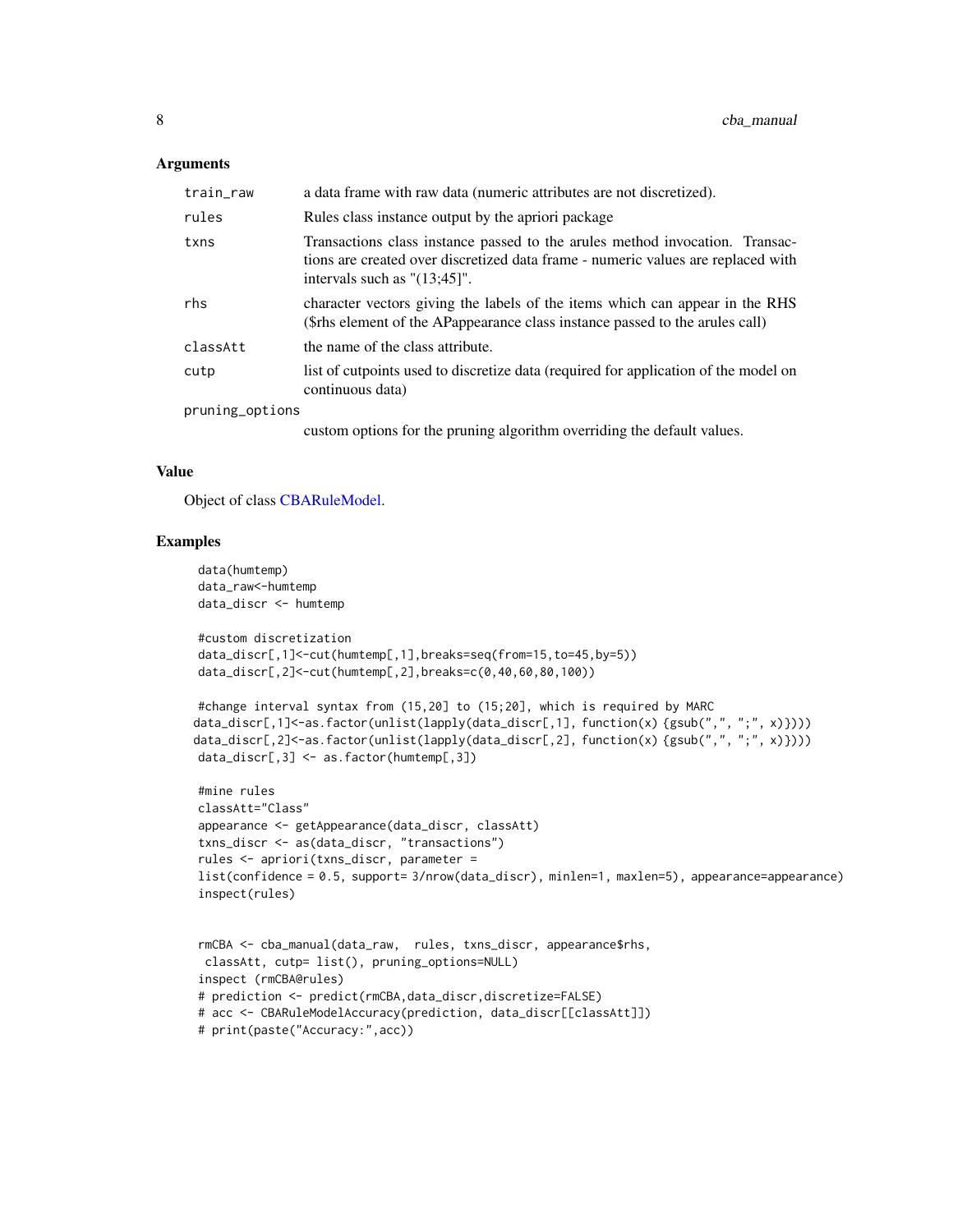<span id="page-8-0"></span>discretizeUnsupervised

*Unsupervised Discretization*

# Description

Discretizes provided numeric vector.

#### Usage

```
discretizeUnsupervised(
  data,
 labels = FALSE,
  infinite_bounds = FALSE,
 categories = 3,
 method = "cluster"
\mathcal{L}
```
# Arguments

| data            | input numeric vector.                                                                                                                                                                                        |
|-----------------|--------------------------------------------------------------------------------------------------------------------------------------------------------------------------------------------------------------|
| labels          | a logical indicating whether the bins of the discretized data should be repre-<br>sented by integer codes or as interval notation using (a;b) when set to TRUE.                                              |
| infinite_bounds |                                                                                                                                                                                                              |
|                 | a logical indicating how the bounds on the extremes should look like.                                                                                                                                        |
| categories      | number of categories (bins) to produce.                                                                                                                                                                      |
| method          | clustering method, one of "interval" (equal interval width), "frequency" (equal<br>frequency), "cluster" (k-means clustering). See also documentation of the discretize<br>function from the arules package. |

# Value

Discretized data. If there was no discretization specified for some columns, these are returned as is.

# Examples

discretizeUnsupervised(datasets::iris[[1]])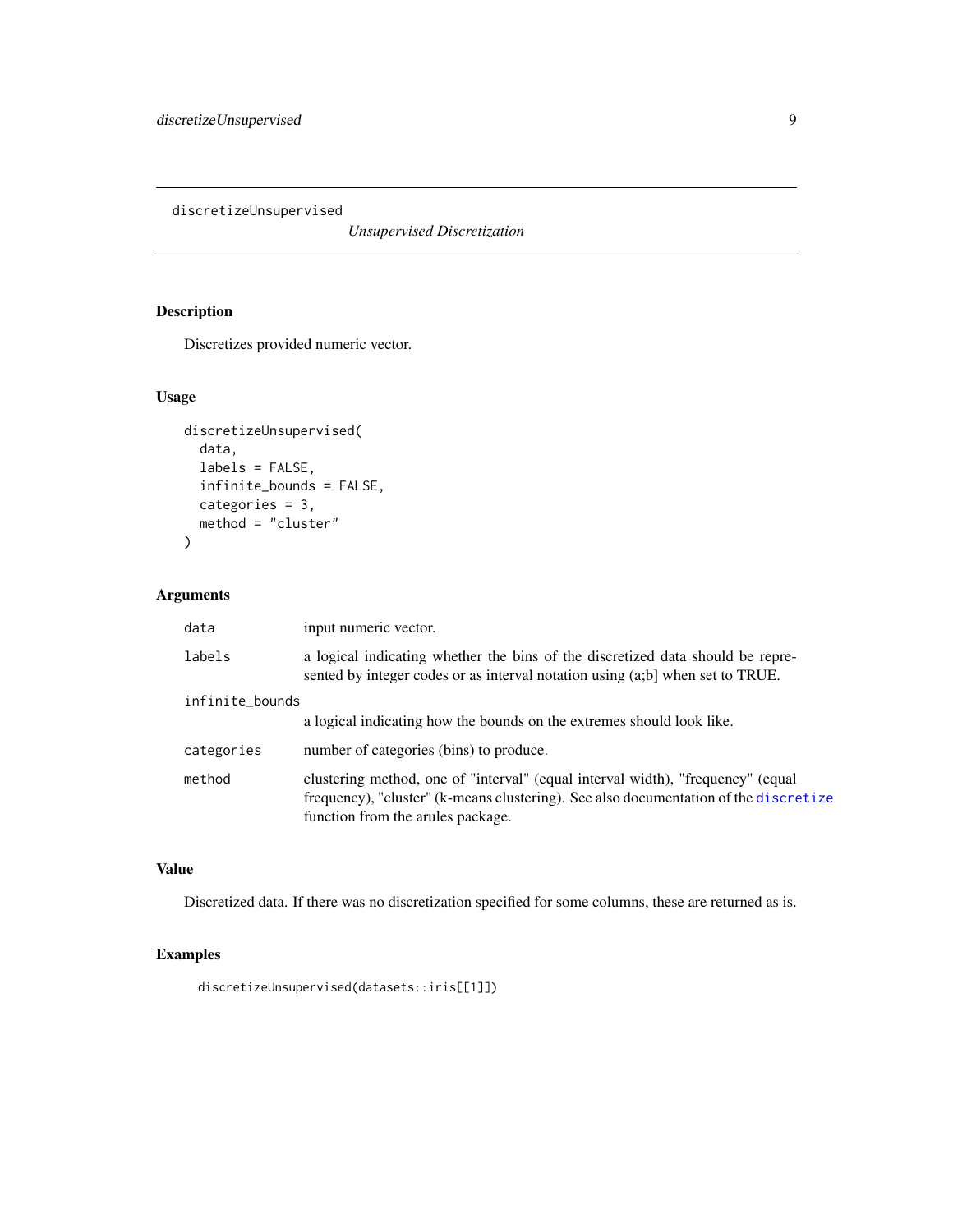Can discretize both predictor columns in data frame – using supervised algorithm MDLP (Fayyad & Irani, 1993) – and the target class – using unsupervised algorithm (k-Means). This R file contains fragments of code from the GPL-licensed R discretization package by HyunJi Kim.

#### Usage

```
discrNumeric(
  df,
  classatt,
  min_distinct_values = 3,
  unsupervised_bins = 3,
  discretize_class = FALSE
\mathcal{L}
```
#### Arguments

| df                  | a data frame with data.                                                                                                                                  |
|---------------------|----------------------------------------------------------------------------------------------------------------------------------------------------------|
| classatt            | name the class attribute in df                                                                                                                           |
| min_distinct_values |                                                                                                                                                          |
|                     | the minimum number of unique values a column needs to have to be subject to<br>supervised discretization.                                                |
| unsupervised_bins   |                                                                                                                                                          |
|                     | number of target bins for discretizing the class attribute. Ignored when the class<br>attribute is not numeric or when discretize_class is set to FALSE. |
| discretize_class    |                                                                                                                                                          |
|                     | logical value indicating whether the class attribute should be discretized. Ig-<br>nored when the class attribute is not numeric.                        |

# Value

list with two slots: \$cutp with cutpoints and \$Disc.data with discretization results

#### References

Fayyad, U. M. and Irani, K. B. (1993). Multi-interval discretization of continuous-valued attributes for classification learning, Artificial intelligence 13, 1022–1027

## Examples

discrNumeric(datasets::iris, "Species")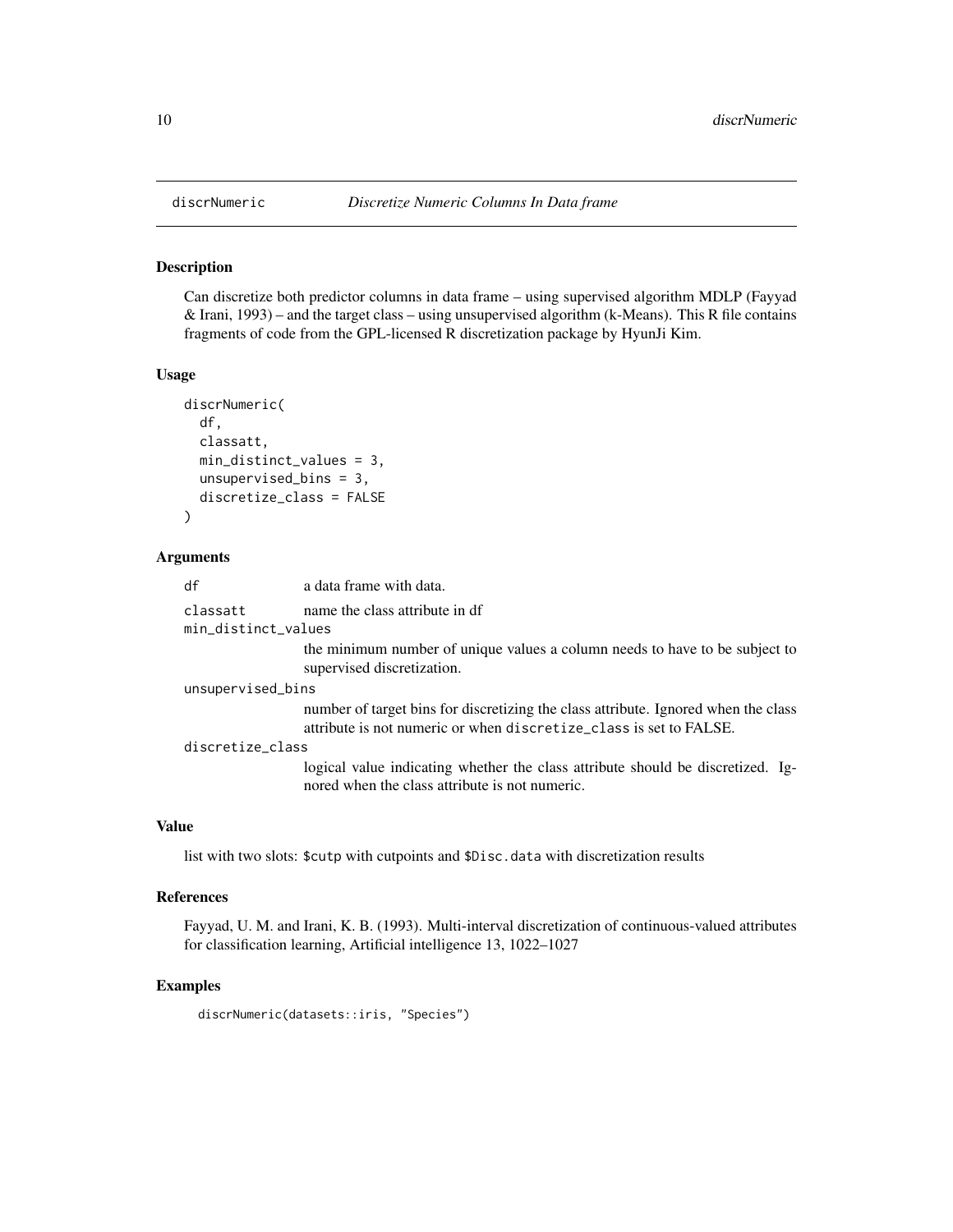<span id="page-10-0"></span>

Method that generates items for values in given data frame column.

#### Usage

```
getAppearance(df, classAtt)
```
## Arguments

| df       | a data frame contain column classAtt.           |
|----------|-------------------------------------------------|
| classAtt | name of the column in df to generate items for. |

## Value

appearance object for mining classification rules

# Examples

```
getAppearance(datasets::iris,"Species")
```

| getConfVectorForROC | Returns vector with confidences for the positive class (useful for ROC |
|---------------------|------------------------------------------------------------------------|
|                     | or AUC computation)                                                    |

# Description

Methods for computing ROC curves require a vector of confidences of the positive class, while in qCBA, the confidence returned by predict.qCBARuleModel with outputProbabilies = TRUE returns confidence for the predicted class. This method converts the values to confidences for the positive class

#### Usage

```
getConfVectorForROC(confidences, predictedClass, positiveClass)
```

| confidences | Vector of confidences                        |
|-------------|----------------------------------------------|
|             | predictedClass Vector with predicted classes |
|             | positiveClass Positive class (String)        |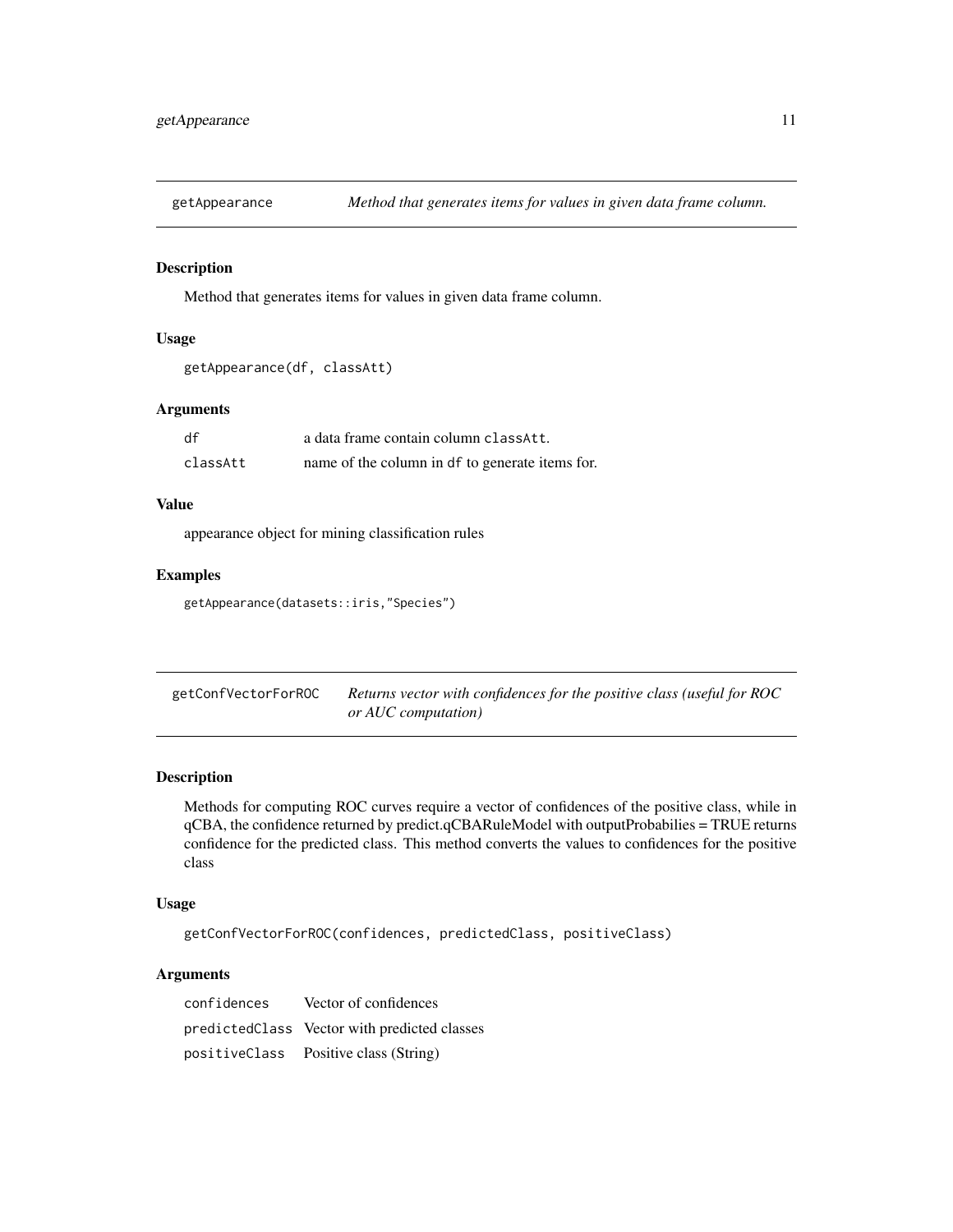$12$  mdlp2

# Value

Vector of confidence values

#### Examples

```
predictedClass = c("setosa","virginica")
confidences = c(0.9, 0.6)baseClass="setosa"
getConfVectorForROC(confidences,predictedClass,baseClass)
```
humtemp *Comfort level based on temperature and humidity of the environment*

#### Description

A syntetic toy dataset. The variables are as follows:

#### Usage

data(humtemp)

# Format

A data frame with 34 rows and 3 variables

# Details

- Temperature.
- Humidity.
- Class. Comfort level

mdlp2 *Supervised Discretization*

#### Description

Performs supervised discretization of numeric columns, except class, on the provided data frame. Uses the Minimum Description Length Principle algorithm (Fayyed and Irani, 1993) as implemented in the discretization package.

<span id="page-11-0"></span>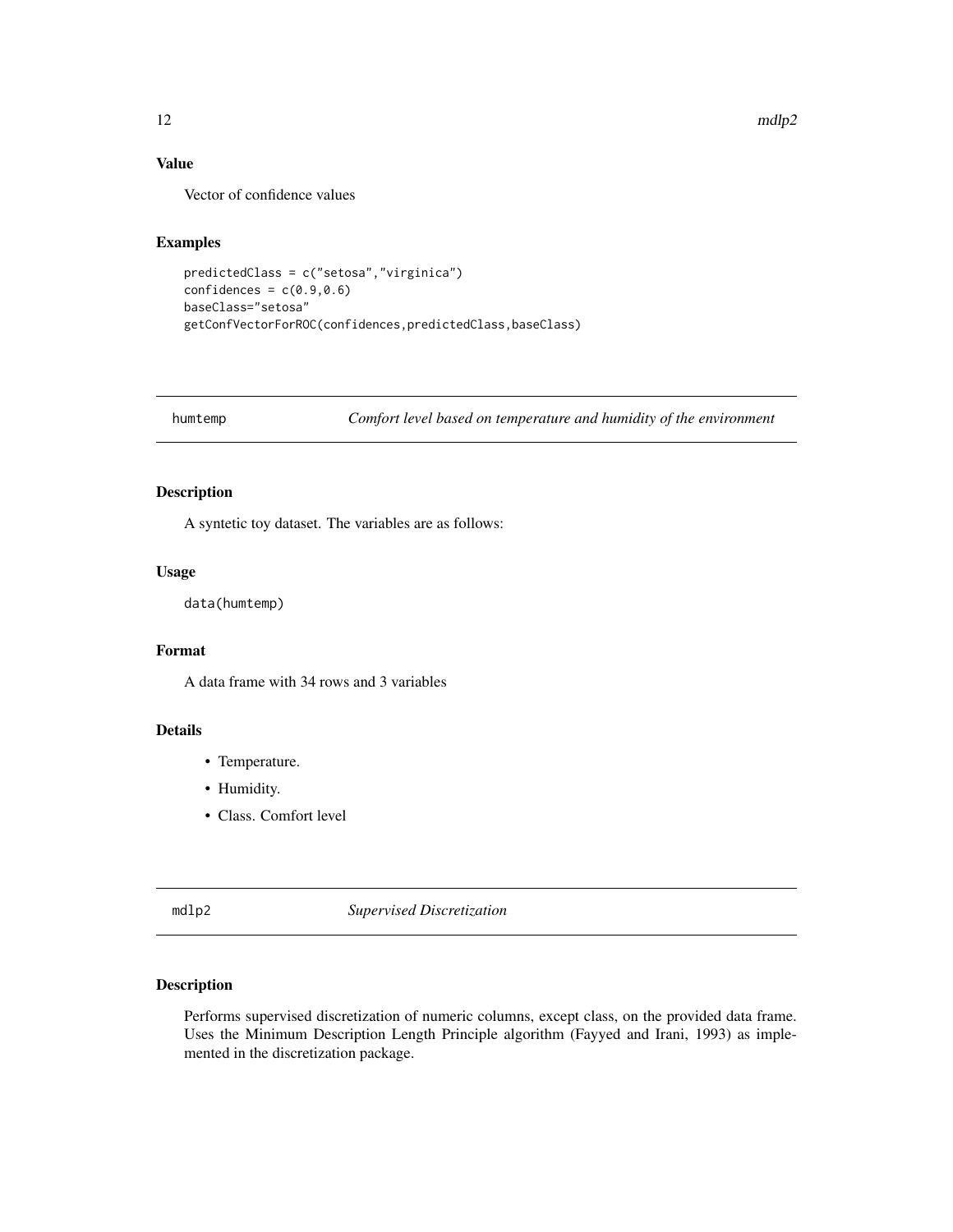$mdlp2$  13

# Usage

```
mdlp2(
  df,
  cl\_index = NULL,handle_missing = FALSE,
  labels = FALSE,skip_nonnumeric = FALSE,
  infinite_bounds = FALSE,
  min_distinct_values = 3
)
```
#### Arguments

| df                  | input data frame.                                                                                                                                                                                                                                          |
|---------------------|------------------------------------------------------------------------------------------------------------------------------------------------------------------------------------------------------------------------------------------------------------|
| cl_index            | index of the class variable. If not specified, the last column is used as the class<br>variable.                                                                                                                                                           |
| handle_missing      | Setting to TRUE activates the following behaviour: if there are any missing<br>observations in the column processed, the input for discretization is a subset<br>of data containing this column and target with rows containing missing values<br>excuded. |
| labels              | A logical indicating whether the bins of the discretized data should be repre-<br>sented by integer codes or as interval notation using (a;b) when set to TRUE.                                                                                            |
| skip_nonnumeric     |                                                                                                                                                                                                                                                            |
|                     | If set to TRUE, any non-numeric columns will be skipped.                                                                                                                                                                                                   |
| infinite_bounds     |                                                                                                                                                                                                                                                            |
|                     | A logical indicating how the bounds on the extremes should look like.                                                                                                                                                                                      |
| min_distinct_values |                                                                                                                                                                                                                                                            |
|                     | If a column contains less than specified number of distinct values, it is not dis-<br>cretized.                                                                                                                                                            |

# Value

Discretized data. If there were any non-numeric input columns they are returned as is. All returned columns except class are factors.

#### References

Fayyad, U. M. and Irani, K. B. (1993). Multi-interval discretization of continuous-valued attributes for classification learning, Artificial intelligence 13, 1022–1027

# Examples

mdlp2(datasets::iris) #gives the same result as mdlp(datasets::iris) from discretize package #uses Sepal.Length as target variable mdlp2(df=datasets::iris, cl\_index = 1,handle\_missing = TRUE, labels = TRUE, skip\_nonnumeric = TRUE, infinite\_bounds = TRUE, min\_distinct\_values = 30)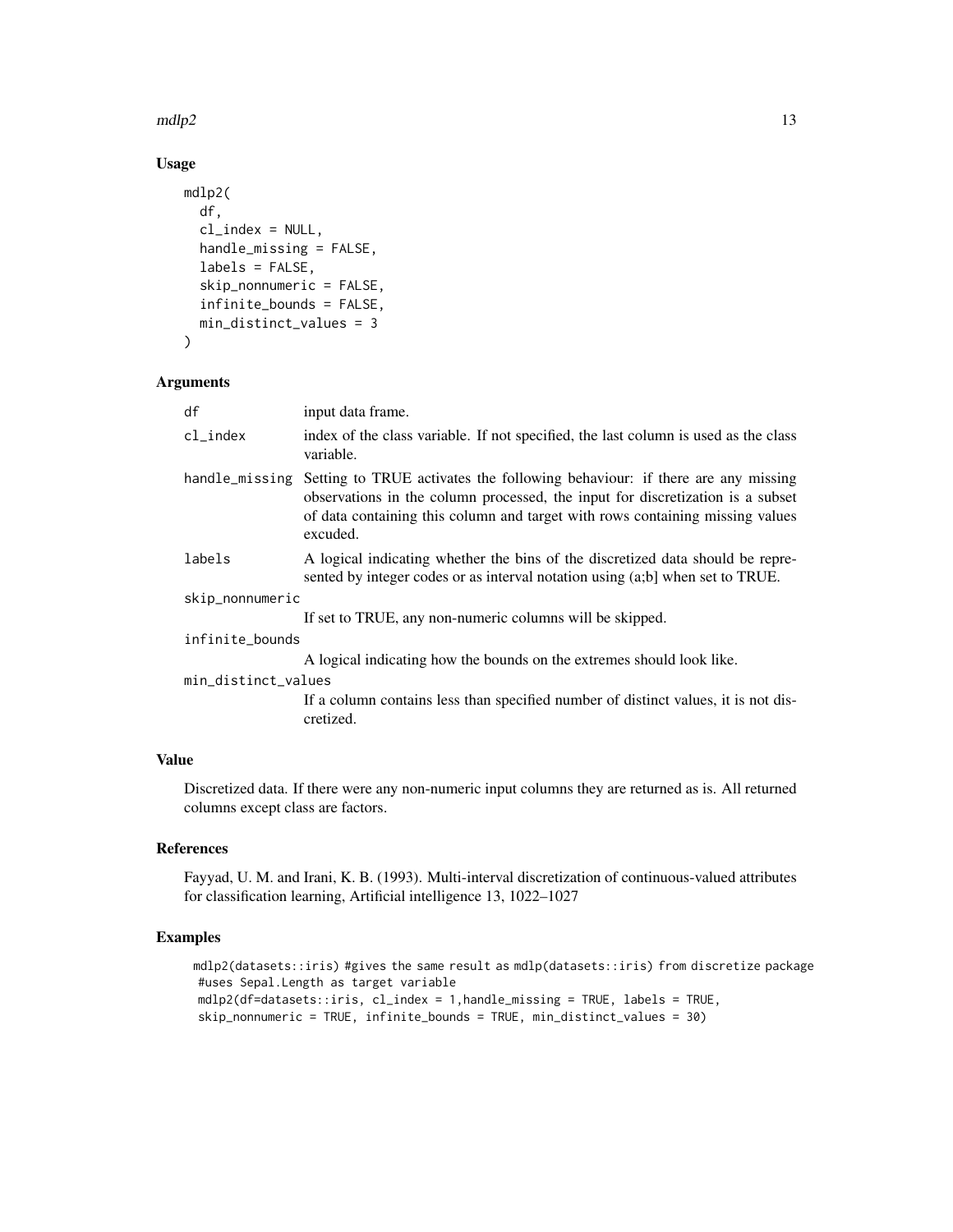<span id="page-13-0"></span>predict.CBARuleModel *Apply Rule Model*

#### Description

Method that matches rule model against test data.

# Usage

```
## S3 method for class 'CBARuleModel'
predict(
 object,
  data,
 discretize = TRUE,
 outputFiringRuleIDs = FALSE,
 outputConfidenceScores = FALSE,
 confScoreType = "ordered",
 positiveClass = NULL,
  ...
\mathcal{L}
```
# Arguments

| object                 | a CBARuleModel class instance                                                                                                                                                                                                                                                                                                                                              |
|------------------------|----------------------------------------------------------------------------------------------------------------------------------------------------------------------------------------------------------------------------------------------------------------------------------------------------------------------------------------------------------------------------|
| data                   | a data frame with data                                                                                                                                                                                                                                                                                                                                                     |
| discretize             | boolean indicating whether the passed data should be discretized using informa-<br>tion in the passed @cutp slot of the ruleModel argument.                                                                                                                                                                                                                                |
| outputFiringRuleIDs    |                                                                                                                                                                                                                                                                                                                                                                            |
|                        | if set to TRUE, instead of predictions, the function will return one-based IDs of<br>rules used to classify each instance (one rule per instance).                                                                                                                                                                                                                         |
| outputConfidenceScores |                                                                                                                                                                                                                                                                                                                                                                            |
|                        | if set to TRUE, instead of predictions, the function will return confidences of the<br>firing rule                                                                                                                                                                                                                                                                         |
| confScoreType          | applicable only if 'outputConfidenceScores=TRUE', possible values 'ordered'<br>for confidence computed only for training instances reaching this rule, or 'global'<br>for standard rule confidence computed from the complete training data                                                                                                                                |
| positiveClass          | This setting is only used if 'outputConfidenceScores=TRUE'. It should be used<br>only for binary problems. In this case, the confidence values are recalculated so<br>that these are not confidence values of the predicted class (default behaviour of<br>'outputConfidenceScores=TRUE') but rather confidence values associated with<br>the class designated as positive |
| $\cdots$               | other arguments (currently not used)                                                                                                                                                                                                                                                                                                                                       |

#### Value

A vector with predictions.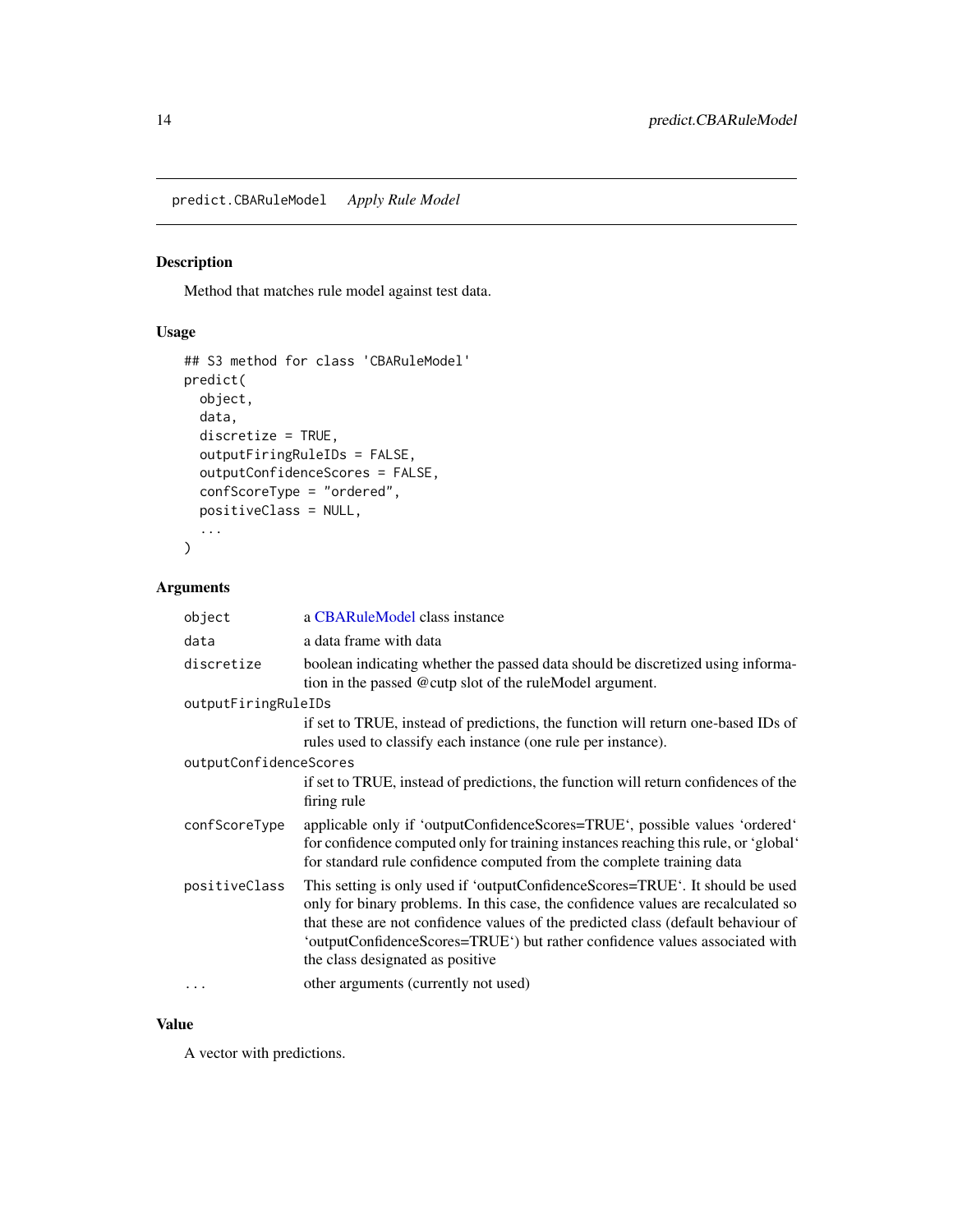#### <span id="page-14-0"></span>prune that the set of the set of the set of the set of the set of the set of the set of the set of the set of the set of the set of the set of the set of the set of the set of the set of the set of the set of the set of th

# See Also

[cbaIris](#page-5-2)

#### Examples

```
allData <- datasets::iris[sample(nrow(datasets::iris)),]
trainFold <- allData[1:100,]
testFold <- allData[101:nrow(allData),]
#increase for more accurate results in longer time
target_rule_count <- 1000
classAtt <- "Species"
rm <- cba(trainFold, classAtt, list(target_rule_count = target_rule_count))
prediction <- predict(rm, testFold)
acc <- CBARuleModelAccuracy(prediction, testFold[[classAtt]])
message(acc)
```
<span id="page-14-1"></span>prune *Classifier Builder*

#### Description

An implementation of the CBA-CB M1 algorithm (Liu et al, 1998) adapted for R and arules package apriori implementation in place of CBA-RG.

#### Usage

```
prune(
  rules,
  txns,
  classitems,
  default_rule_pruning = TRUE,
  rule_window = 50000,
  greedy_pruning = FALSE,
  input_list_sorted_by_length = TRUE,
  debug = FALSE)
```

| rules                | object of class rules from arules package                                         |  |
|----------------------|-----------------------------------------------------------------------------------|--|
| txns                 | input object with transactions.                                                   |  |
| classitems           | a list of items to appear in the consequent (rhs) of the rules.                   |  |
| default_rule_pruning |                                                                                   |  |
|                      | boolean indicating whether default pruning should be performed. If set to TRUE,   |  |
|                      | default pruning is performed as in the CBA algorithm. If set to FALSE, default    |  |
|                      | pruning is not performed i.e. all rules surviving data coverage pruning are kept. |  |
|                      | In either case, a default rule is added to the end of the classifier.             |  |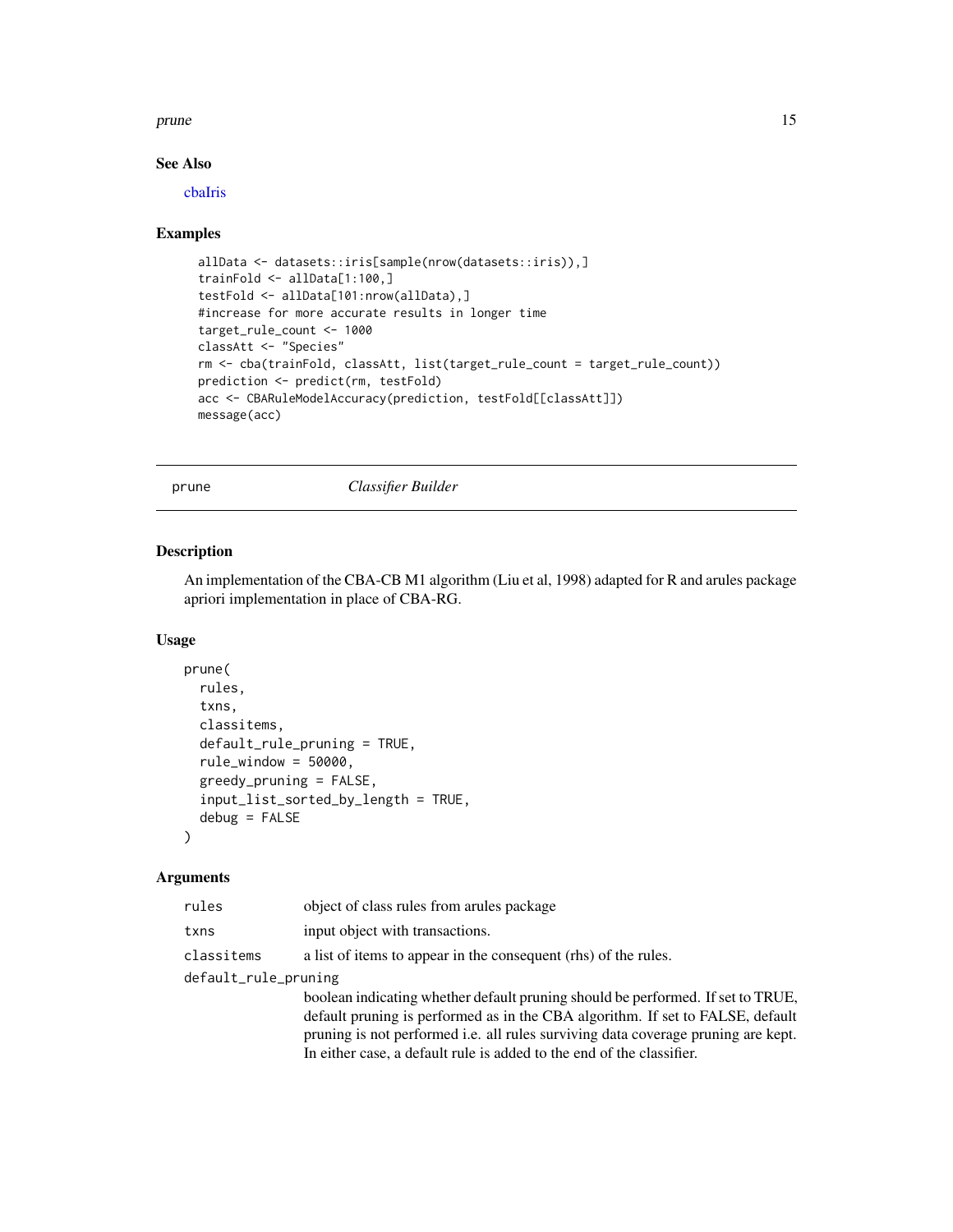<span id="page-15-0"></span>

| rule_window                 | the number of rules to precompute for CBA data coverage pruning. The default<br>value can be adjusted to decrease runtime.                                       |  |
|-----------------------------|------------------------------------------------------------------------------------------------------------------------------------------------------------------|--|
|                             | greedy_pruning setting to TRUE activates early stopping condition: pruning will be stopped on<br>first rule on which total error increases.                      |  |
| input_list_sorted_by_length |                                                                                                                                                                  |  |
|                             | indicates by default that the input rule list is sorted by antecedent length (as<br>output by arrives), if this param is set to false, the list will be resorted |  |
| debug                       | output debug messages.                                                                                                                                           |  |

#### Value

Returns an object of class [rules.](#page-0-0) Note that 'rules@quality' slot has been extended with additional measures, specifically 'orderedConf', 'orderedSupp', and 'cumulativeConf'. The rules are output in the order in which they are assumed to be applied in classification. Only the first applicable rule is used to classify the instance. As a result, in addition to rule confidence – which is computed over the whole training dataset – it makes sense to define order-sensitive confidence, which is computed only from instances reaching the given rule as  $a/(a + b)$ , where a is the number of instances matching both the antecedent and consequent (available in slo 'orderedSupp') and  $b$  is the number of instances matching the antecedent, but not matching the consequent of the given rule. The cumulative confidence is an experimental measure, which is computed as the accuracy of the rule list comprising the given rule and all higher priority rules (rules with lower index) with uncovered instances excluded from the computation.

#### References

Ma, Bing Liu Wynne Hsu Yiming. Integrating classification and association rule mining. Proceedings of the fourth international conference on knowledge discovery and data mining. 1998.

#### See Also

#### [topRules](#page-16-1)

```
#Example 1
 txns <- as(discrNumeric(datasets::iris, "Species")$Disc.data,"transactions")
 appearance <- getAppearance(datasets::iris,"Species")
 rules \leq apriori(txns, parameter = list(confidence = 0.5,
 support= 0.01, minlen= 2, maxlen= 4), appearance = appearance)
 prune(rules,txns, appearance$rhs)
 inspect(rules)
#Example 2
utils::data(Adult) # this dataset comes with the arules package
classitems <- c("income=small","income=large")
rules \leq apriori(Adult, parameter = list(supp = 0.3, conf = 0.5,
target = "rules"), appearance=list(rhs=classitems, default="lhs"))
# produces 25 rules
rulesP <- prune(rules,Adult,classitems)
rulesP@quality # inspect rule quality measured including the new additions
```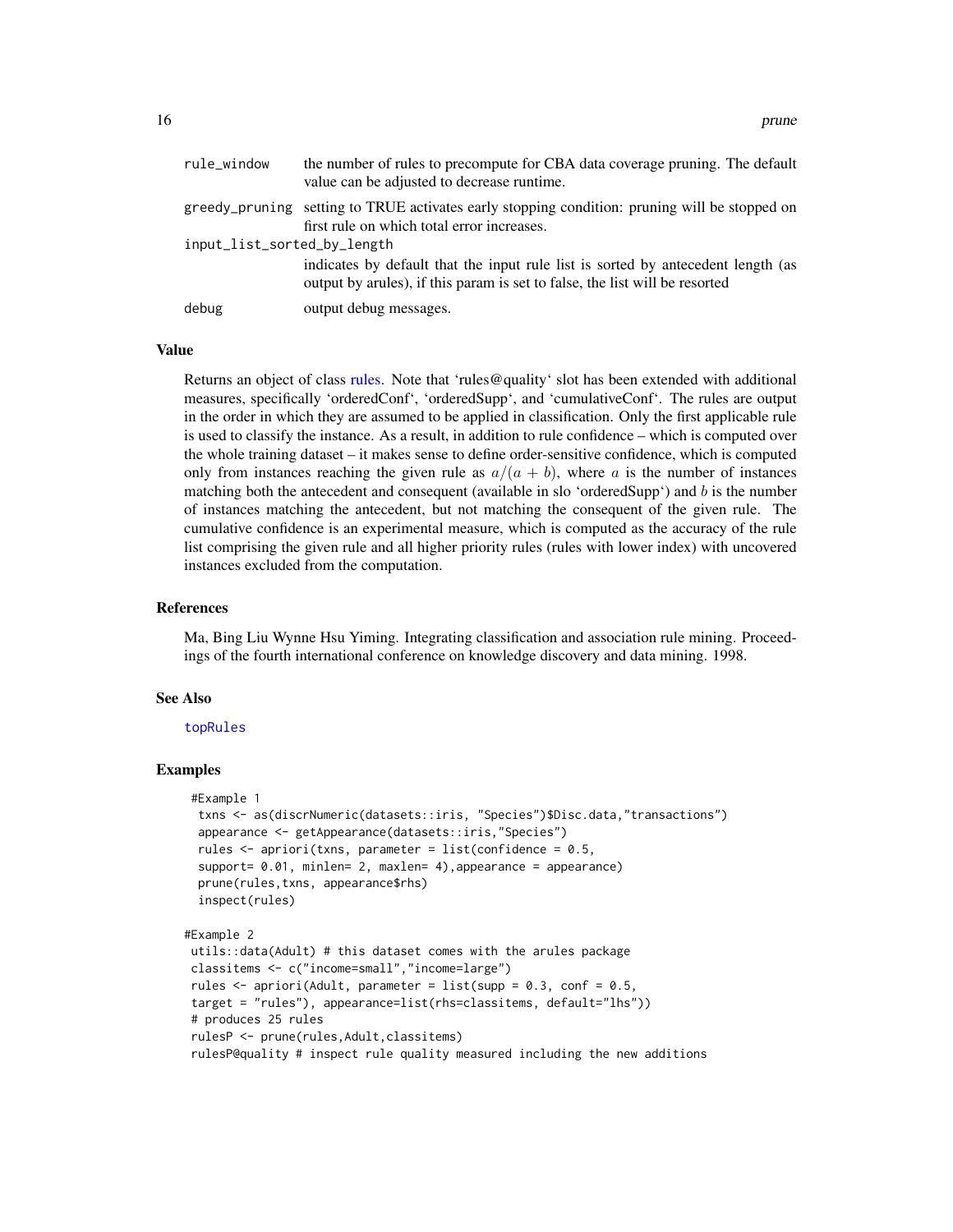#### <span id="page-16-0"></span>topRules the contract of the contract of the contract of the contract of the contract of the contract of the contract of the contract of the contract of the contract of the contract of the contract of the contract of the c

```
# Rules after data coverage pruning: 8
# Performing default rule pruning.
# Final rule list size: 6
```
<span id="page-16-1"></span>

topRules *Rule Generation*

#### Description

A wrapper for the apriori method from the arules package that iteratively changes mining parameters until a desired number of rules is obtained, all options are exhausted or a preset time limit is reached. Within the arc package, this function serves as a replacement for the CBA Rule Generation algorithm (Liu et al, 1998) – without pessimistic pruning – with general apriori implementation provided by existing fast R package arules.

## Usage

```
topRules(
  txns,
  appearance = list(),
  target_rule_count = 1000,
  init\_support = 0,
  init\_conf = 0.5,
  conf\_step = 0.05,
  supp\_step = 0.05,
 minlen = 2,
  init_maxlen = 3,
  iteration_timeout = 2,
  total_timeout = 100,
 max_iterations = 30,
  trim = TRUE,debug = FALSE
)
```

| txns              | input transactions.                                                                                     |  |
|-------------------|---------------------------------------------------------------------------------------------------------|--|
| appearance        | object named list or APappearance object (refer to arules package)                                      |  |
| target_rule_count |                                                                                                         |  |
|                   | the main stopping criterion, mining stops when the resulting rule set contains<br>this number of rules. |  |
| init_support      | initial support.                                                                                        |  |
| init_conf         | initial confidence.                                                                                     |  |
| conf_step         | confidence will be changed by steps defined by this parameter.                                          |  |
| supp_step         | support will be changed by steps defined by this parameter.                                             |  |
|                   |                                                                                                         |  |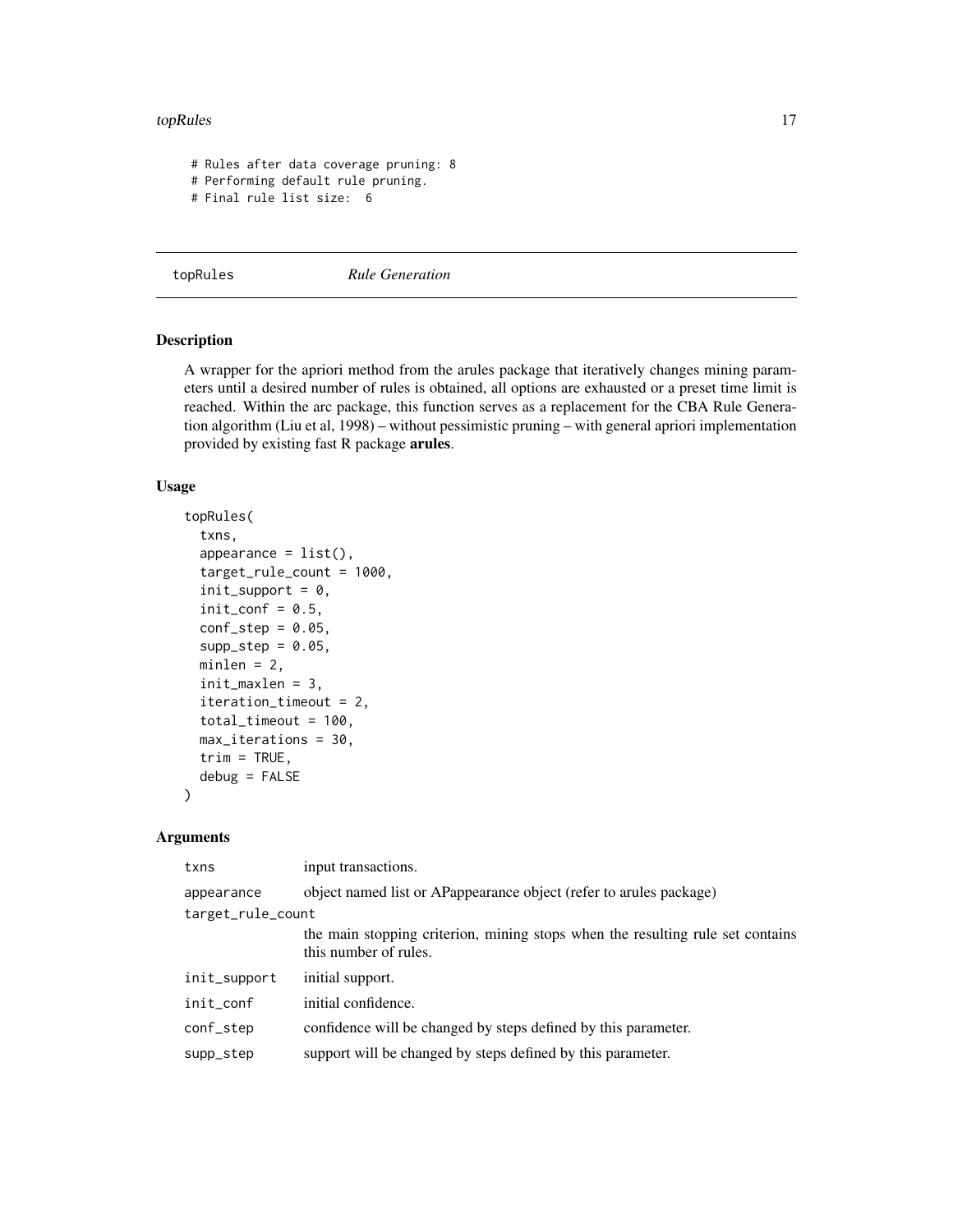<span id="page-17-0"></span>

| minlen            | minimum length of rules, minlen=1 corresponds to rule with empty antecedent<br>and one item in consequent. In general, rules with empty antecedent are not<br>desirable for the subsequent pruning algorithm, therefore the value of this pa-                                               |  |
|-------------------|---------------------------------------------------------------------------------------------------------------------------------------------------------------------------------------------------------------------------------------------------------------------------------------------|--|
|                   | rameter should be set at least to value 2.                                                                                                                                                                                                                                                  |  |
| init_maxlen       | maximum length of rules, should be equal or higher than minlen. A higher value<br>may decrease the number of iterations to obtain target_rule_count rules, but it<br>also increases the risk of initial combinatorial explosion and subsequent memory<br>crash of the apriori rule learner. |  |
| iteration_timeout |                                                                                                                                                                                                                                                                                             |  |
|                   | maximum number of seconds it should take apriori to obtain rules with current<br>configuration/                                                                                                                                                                                             |  |
| total_timeout     | maximum number of seconds the mining should take.                                                                                                                                                                                                                                           |  |
| max_iterations    | maximum number of iterations.                                                                                                                                                                                                                                                               |  |
| trim              | if set to TRUE and more than target_rule_count is discovered, only first<br>target_rule_count rules will be returned.                                                                                                                                                                       |  |
| debug             | boolean indicating whether to output debug messages.                                                                                                                                                                                                                                        |  |

#### Value

Returns an object of class rules.

#### References

Ma, Bing Liu Wynne Hsu Yiming. Integrating classification and association rule mining. Proceedings of the fourth international conference on knowledge discovery and data mining. 1998.

# See Also

#### [prune](#page-14-1)

```
# Example 1
 utils::data(Adult)
 rules <- topRules(Adult, appearance = list(), target_rule_count = 100,
 init\_support = 0.5, init\_conf = 0.9, minlen = 1, init\_maxlen = 10)
```

```
# Example 2
```

```
rules <- topRules(as(discrNumeric(datasets::iris, "Species")$Disc.data,"transactions"),
getAppearance(datasets::iris,"Species"))
```

```
# Example 3
```

```
utils::data(datasets::iris)
appearance <- list(rhs = c("Species=setosa", "Species=versicolor",
 "Species=virginica"), default="lhs")
data <- sapply(datasets::iris,as.factor)
data <- data.frame(data, check.names=FALSE)
txns <- as(data,"transactions")
rules <- topRules(txns, appearance)
```